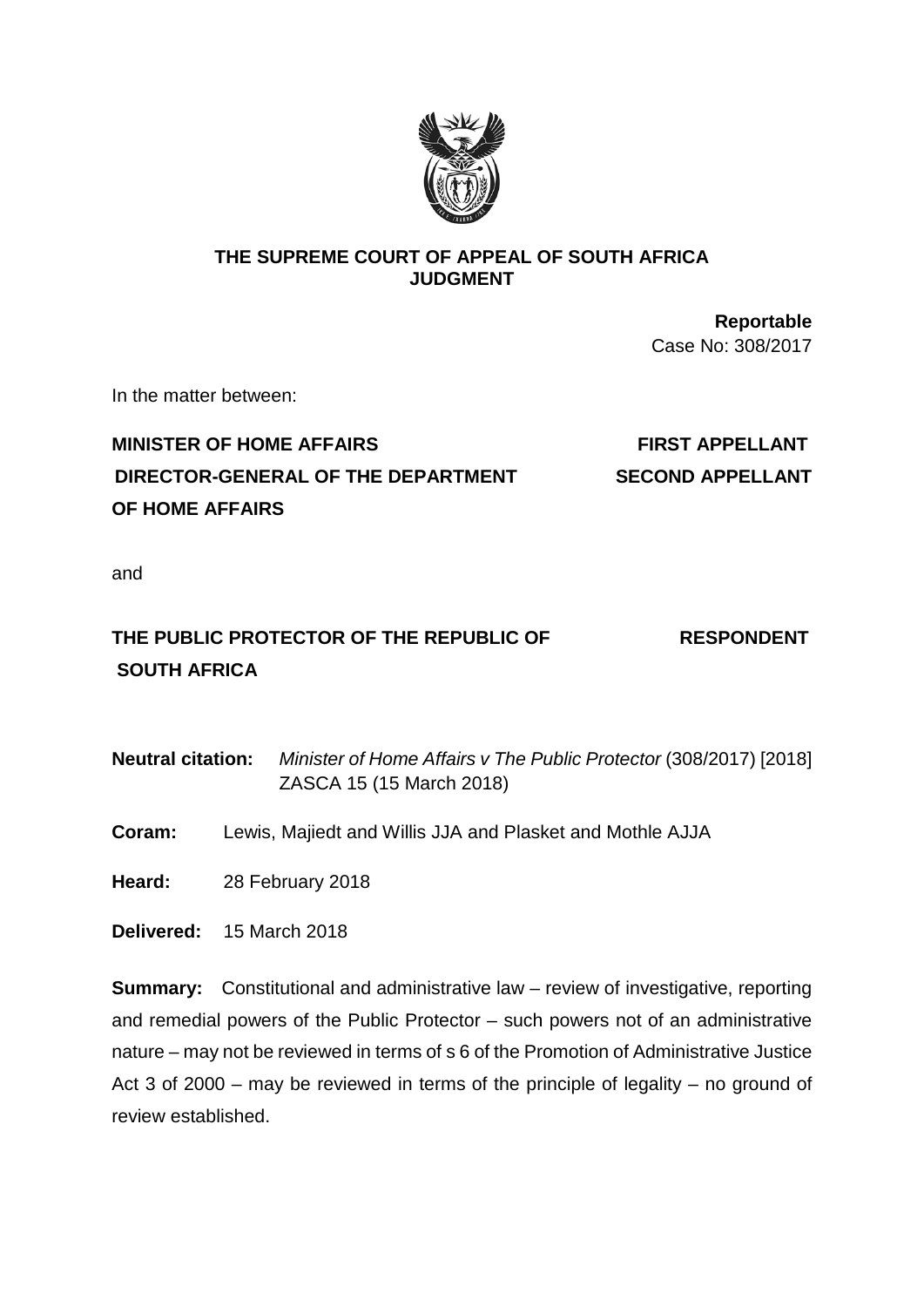### **ORDER**

**\_\_\_\_\_\_\_\_\_\_\_\_\_\_\_\_\_\_\_\_\_\_\_\_\_\_\_\_\_\_\_\_\_\_\_\_\_\_\_\_\_\_\_\_\_\_\_\_\_\_\_\_\_\_\_\_\_\_\_\_\_\_\_\_\_\_\_**

**\_\_\_\_\_\_\_\_\_\_\_\_\_\_\_\_\_\_\_\_\_\_\_\_\_\_\_\_\_\_\_\_\_\_\_\_\_\_\_\_\_\_\_\_\_\_\_\_\_\_\_\_\_\_\_\_\_\_\_\_\_\_\_\_\_\_\_**

**On appeal from:** Gauteng Division of the High Court, Pretoria (Prinsloo J sitting as court of first instance):

The appeal is dismissed with costs, including the costs of two counsel.

## **JUDGMENT**

## **Plasket AJA (Lewis, Majiedt and Willis JJA and Mothle AJA concurring)**

[1] Mr Reginald Ananius Marimi (Marimi), the second respondent in the court below, was employed by the Department of Home Affairs (the Department) and stationed at the South African embassy in Cuba, where he held the position of first secretary. As a result of complaints concerning his conduct, made by the Cuban government to the South African ambassador, he was recalled to South Africa. One consequence of this was that his cost of living allowance (COLA) was stopped. He was also threatened with disciplinary proceedings, which never materialised.

[2] He lodged a complaint with the Public Protector, the respondent in this appeal and the first respondent in the court below, against the Department, alleging maladministration on its part in relation to his transfer from Cuba to South Africa. The Public Protector investigated Marimi's complaint. She produced a preliminary report which she provided to the parties for comment. Then she produced a final report in which she found that the Department was indeed guilty of maladministration in relation to Marimi. She directed that the Department take certain remedial action to redress Marimi's grievance.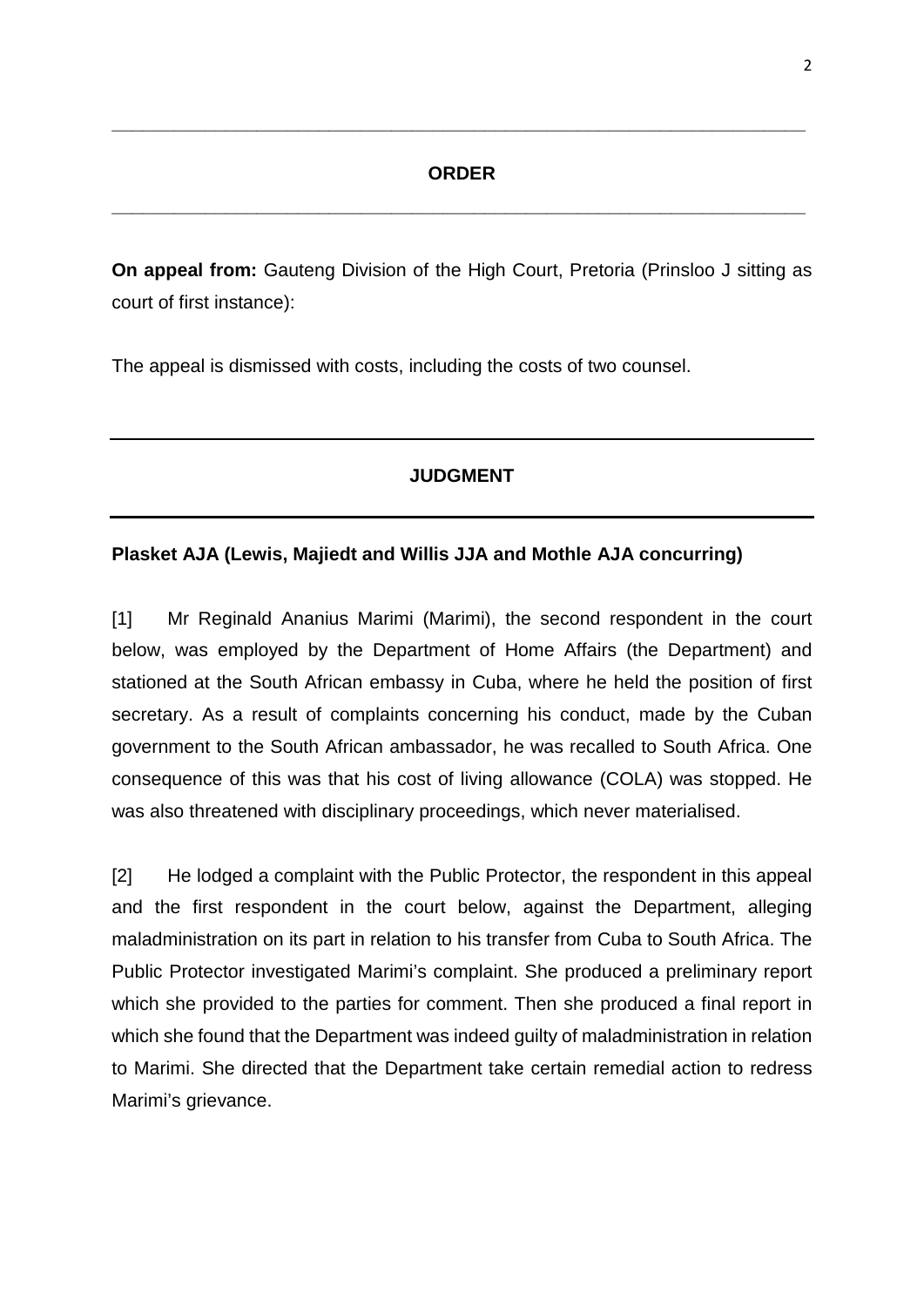[3] The political and administrative heads of the Department – the Minister of Home Affairs and her Director-General – brought an application, as first and second applicants, in the Gauteng Division of the High Court, Pretoria, to review and set aside the Public Protector's report, entitled 'Unjust Forfeiture', or its findings and the remedial action that it directed the Department to take. The application was dismissed with costs by Prinsloo J. He nonetheless granted leave to appeal to this court.

[4] When the application was launched and when it was argued, the effect of the Public Protector's power to order remedial action to be taken by errant organs of state had not been definitively decided. The only judicial pronouncement on the issue was the judgment in *Democratic Alliance v South African Broadcasting Corporation Ltd & others*. [1](#page-2-0) It had held that the Public Protector's 'orders' were little more than recommendations.

[5] This issue has now been determined in this court in the appeal from that decision, in *South African Broadcasting Corporation SOC Ltd & others v Democratic Alliance & others*, [2](#page-2-1) and by the Constitutional Court in *Economic Freedom Fighters v Speaker, National Assembly & others*. [3](#page-2-2) In effect, the *SABC (SCA)* held, and the *Economic Freedom Fighters* case confirmed, that the *Oudekraal* principle[4](#page-2-3) applies to decisions of the Public Protector: her decisions cannot be ignored (or trumped by parallel processes) and unless they are set aside on review, they must be obeyed and given effect to. In this sense, they are binding and not mere recommendations.

[6] In what follows, I shall set out the facts; consider the powers and functions of the Public Protector, as well as their source; determine whether the Public Protector's exercise of power in this case is to be reviewed in terms of the Promotion of Administrative Justice Act 3 of 2000 (the PAJA) or the principle of legality that is part of the founding constitutional value of the rule of law; consider the grounds of review

 $\overline{a}$ 

<span id="page-2-0"></span><sup>1</sup> *Democratic Alliance v South African Broadcasting Corporation Ltd & others* 2015 (1) SA 551 (WCC). <sup>2</sup> *South African Broadcasting Corporation SOC Ltd & others v Democratic Alliance & others* 2016 (2)

<span id="page-2-1"></span>SA 522 (SCA); [2015] ZASCA 156. This case will be referred to below as *SABC (SCA)*.

<span id="page-2-2"></span><sup>3</sup> *Economic Freedom Fighters v Speaker, National Assembly & others* 2016 (3) SA 580 (CC); [2016] ZACC 11.

<span id="page-2-3"></span><sup>4</sup> *Oudekraal Estates (Pty) Ltd v City of Cape Town & others* 2004 (6) SA 222 (SCA); [2004] ZASCA 48 para 26.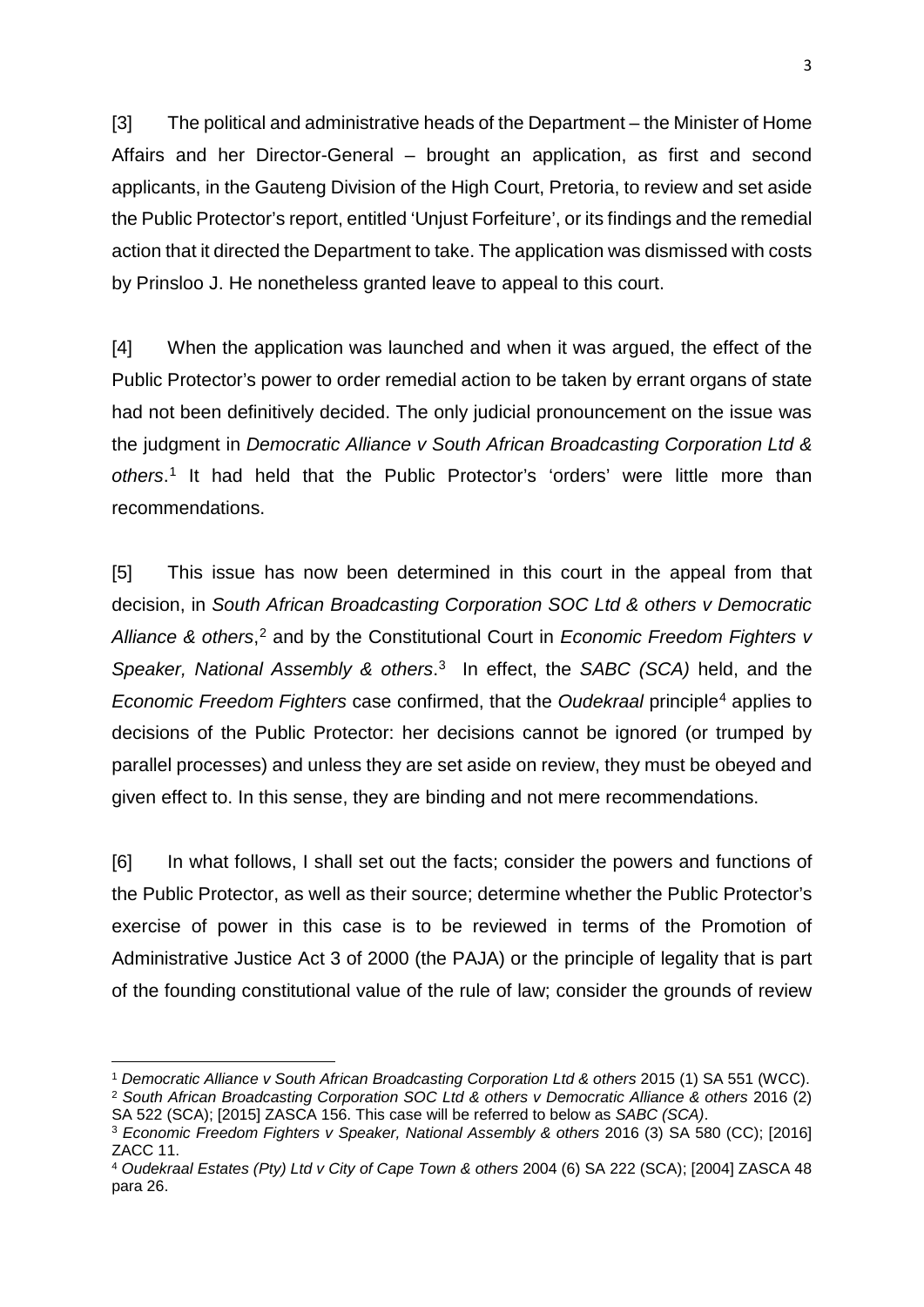relied upon by the appellants and decide whether any of them have been established; and make the appropriate order consequent on the last-mentioned findings.

## **The facts**

[7] On 17 February 2010, while Marimi was stationed in Cuba, the Cuban Deputy Minister of Foreign Affairs met with the South African ambassador. He complained about the conduct of Marimi and a second South African diplomat who occupied the position of second secretary at the embassy. The complaints were reduced to writing in an *aide memoire* dated 20 February 2010.

[8] The allegations made against the two were serious but lacked detail. In respect of Marimi, the a*ide memoire* stated that he had been 'involved', with the second secretary, in an incident in the city of Cienfuegos on 15 March 2009 when the second secretary 'in a state of intoxication, insulted a group of citizens' and threw a can of beer at them, refused to identify himself and was disrespectful to and insulted two 'patrol officers'; that Marimi had been 'involved in other serious traffic laws violations'; that he had 'tried to go through an unauthorised area and he had to be detained by State Security agents'; and that in December 2009, he had 'attacked physically and insulted in a disrespectful manner an Airport Customs official'.

[9] The *aide memoire* proceeded to record that '[i]n recognition of the excellent relations between Cuba and South Africa, Deputy Minister Rodriguez informed that the Ministry of Foreign Affairs had agreed that the Deputy Minister summon the Ambassador with all these elements and, without requesting him to get them out of the country or to declare them *personae non grata*, point out to him emphatically that new incidents would not be tolerated'. It concluded by stating that the Cuban Ministry of Foreign Affairs 'hopes that measures deemed appropriate will be taken in order to prevent the recurrence of such deplorable events'.

[10] Despite the fact that the Cuban government did not insist that action should be taken against Marimi, he was nonetheless recalled to South Africa. The letter informing him of his recall gave him notice that disciplinary action would be taken against him.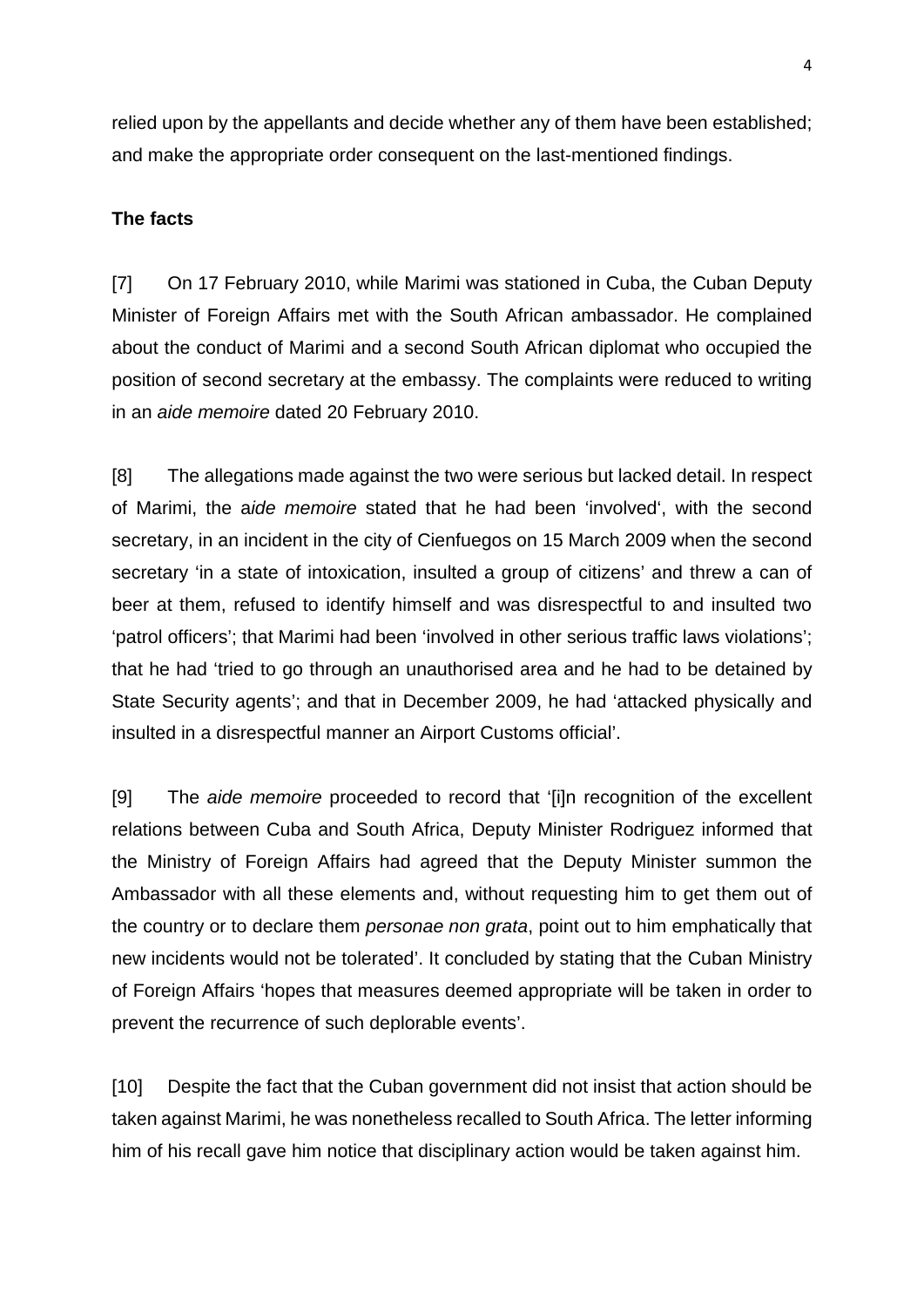[11] When, about a month after his return to South Africa, Marimi had heard nothing further from the Department, he instructed an attorney to write to it to ascertain progress in the disciplinary action that had been threatened. That and further letters received no response from the Department. About four months after his return to South Africa, however, he received a letter from the Department that gave him five days to make representations as to why disciplinary action should not be taken against him. He made his representations promptly. He heard nothing further from the Department.

[12] Eventually, he lodged a complaint with the Public Protector. Essentially, his complaint was that the process followed by the Department when he was recalled from Cuba was unfair, the withdrawal of his COLA on his return was improper and the Department's failure to initiate and finalise disciplinary action against him had caused prejudice to his reputation.

[13] In the Public Protector's final report, she concluded that: (a) Marimi's recall from Cuba was procedurally flawed and constituted maladministration; (b) the delay in taking disciplinary action against Marimi violated a provision of the Public Service Disciplinary Code and Procedures, was unreasonable and improper, and constituted maladministration; (c) the decision to stop paying Marimi his COLA contravened a provision of the Foreign Service Dispensation, was improper and constituted maladministration; and (d) Marimi had been prejudiced by the Department's maladministration in that he had been treated unfairly, had been unfairly denied payment of his COLA, his name and reputation had been tarnished and his human dignity had been impaired.

[14] The remedial action that the Public Protector directed the Department to take was the following: (a) the Director-General was to ensure that Marimi's COLA was paid to him, together with interest, from the date of his recall from Cuba until the date of his transfer from the Department to the Department of Correctional Services; (b) the Director-General was to investigate the reasons for Marimi's case not being dealt with properly and was to take action against anyone who was at fault; and (c) the Director-General was to ensure that a letter was written to Marimi to apologise to him for the prejudice he suffered as a result of the Department's maladministration.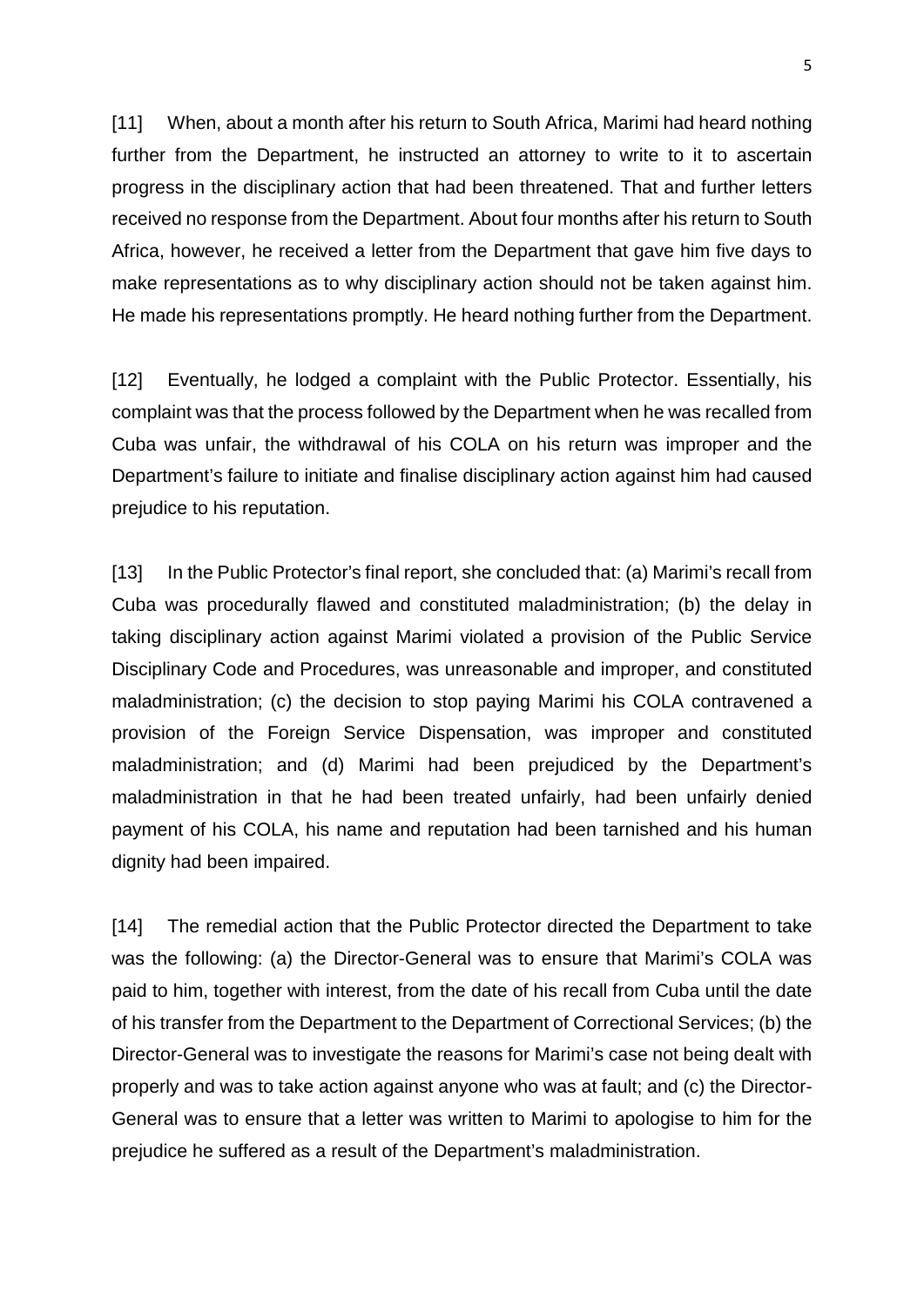#### **The Office of the Public Protector**

[15] The Office of the Public Protector was first created by the interim Constitution of 1993.<sup>5</sup> What was envisaged was an ombud-type institution to investigate and report on maladministration and other similar maladies within the government and its public service with the aim of ensuring ethical governance.<sup>[6](#page-5-1)</sup> While the institution created by the interim Constitution certainly had more extensive powers than a previous, similar body – the Advocate-General created after the Information Scandal of the 19[7](#page-5-2)0s<sup>7</sup> – the powers of the Public Protector were further enhanced by the 1996 Constitution.

[16] Section 181(1) of the Constitution established a number of institutions, generally referred to as Chapter 9 institutions, which were to strengthen constitutional democracy. They are the Public Protector, the South African Human Rights Commission, the Commission for the Promotion and Protection of the Rights of Cultural, Religious and Linguistic Communities, the Commission for Gender Equality, the Auditor-General and the Electoral Commission.

[17] In terms of s 181(2) all of the Chapter 9 institutions are 'independent, and subject only to the Constitution and the law, and they must be impartial and must exercise their powers and perform their functions without fear, favour or prejudice'. Section 181(3) places an obligation on other organs of state to 'assist and protect these institutions to ensure the independence, impartiality, dignity and effectiveness of these institutions'. Section 181(4) prohibits persons or organs of state from interfering with the functioning of any Chapter 9 institution. Section 181(5) provides that they are accountable to the National Assembly and that they are each required to report to it on the fulfilment of their mandates annually at least.

[18] Sections 182 and 183 of the Constitution deal specifically with the Public Protector. Section 182(1) provides:

'The Public Protector has the power, as regulated by national legislation-

 $\overline{a}$ 

<span id="page-5-0"></span><sup>5</sup> Section 110.

<span id="page-5-1"></span><sup>6</sup> Michael Bishop 'Public Protector' in Stuart Woolman and Michael Bishop (eds) *Constitutional Law of South Africa* (2 ed) (Vol 2) at 24A-1 to 24A-2.

<span id="page-5-2"></span><sup>7</sup> Lawrence Baxter *Administrative Law* at 233-235.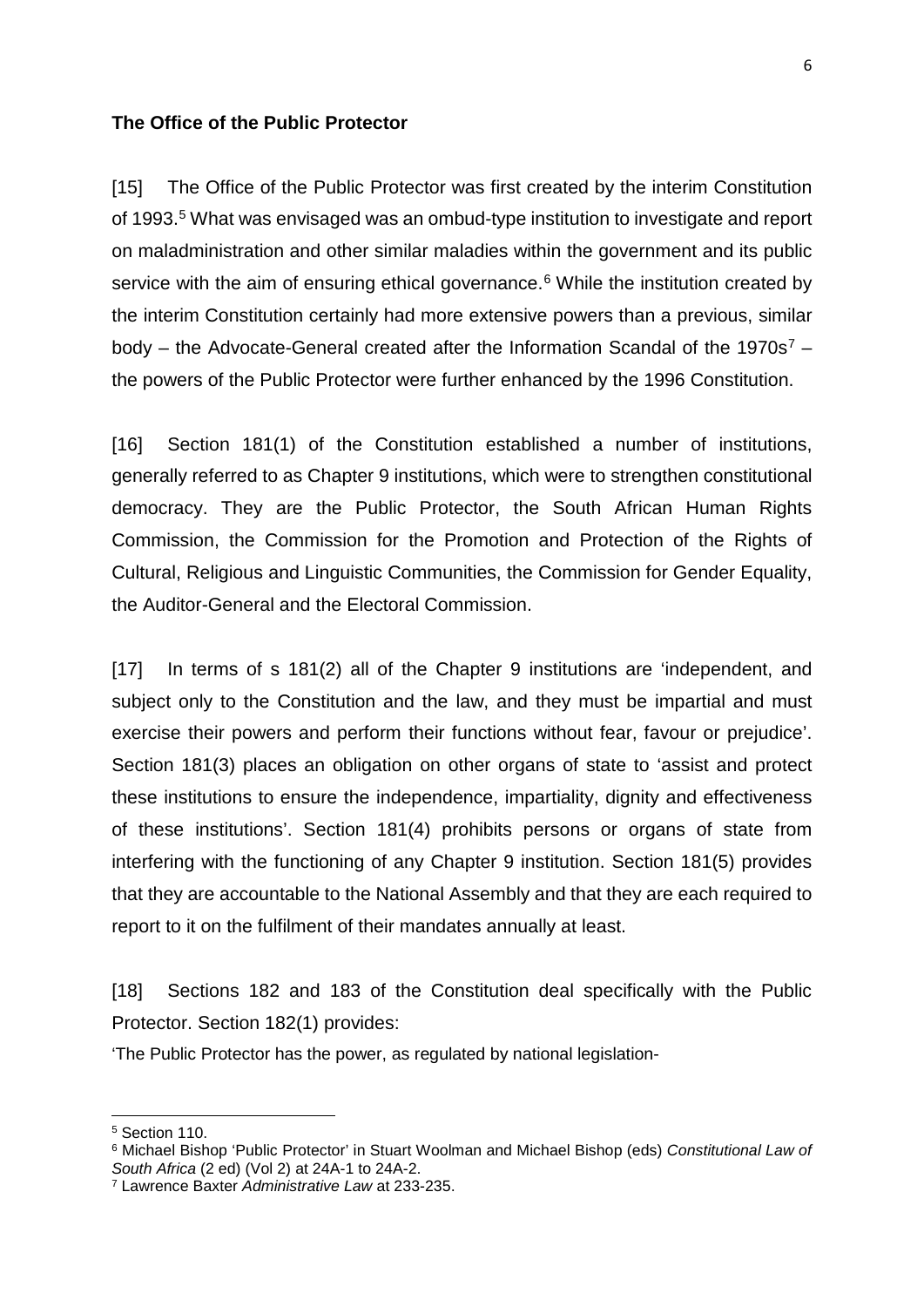- (a) to investigate any conduct in state affairs, or in the public administration in any sphere of government, that is alleged or suspected to be improper or to result in any impropriety or prejudice;
- (b) to report on that conduct; and
- (c) to take appropriate remedial action.'

[19] Section 182(2) allows for these powers to be supplemented by national legislation. Section 182(3) places only one limit on the Public Protector's power: she may not investigate 'court decisions'. Section 182(4) places an obligation on the Public Protector: her office must be 'accessible to all persons and communities'. Section 182(5) requires the Public Protector's reports to be 'open to the public unless exceptional circumstances, to be determined in terms of national legislation, require that a report be kept confidential'.

[20] Section 183 prescribes the Public Protector's tenure of office: a person may be appointed as Public Protector for a non-renewable term of seven years.

[21] While the primary source of the Public Protector's powers is the Constitution, the Public Protector Act 23 of 1994 is the legislation contemplated by s 182(2) that supplements her powers.<sup>[8](#page-6-0)</sup>

[22] Section 6 is the heart of the Public Protector Act. It adds to the matters that the Public Protector may investigate, specifies matters that she cannot investigate or may decline to investigate and specifies the procedure for the making of complaints to the Public Protector.

[23] Section 6(4)(a) sets out the matters that the Public Protector may investigate. It provides:

'The Public Protector shall, be competent-

- *(a)* to investigate, on his or her own initiative or on receipt of a complaint, any alleged-
	- (i) maladministration in connection with the affairs of government at any level;
	- (ii) abuse or unjustifiable exercise of power or unfair, capricious, discourteous or other improper conduct or undue delay by a person performing a public function;

<span id="page-6-0"></span> $\overline{a}$ <sup>8</sup> *SABC (SCA)* (note 2) para 43.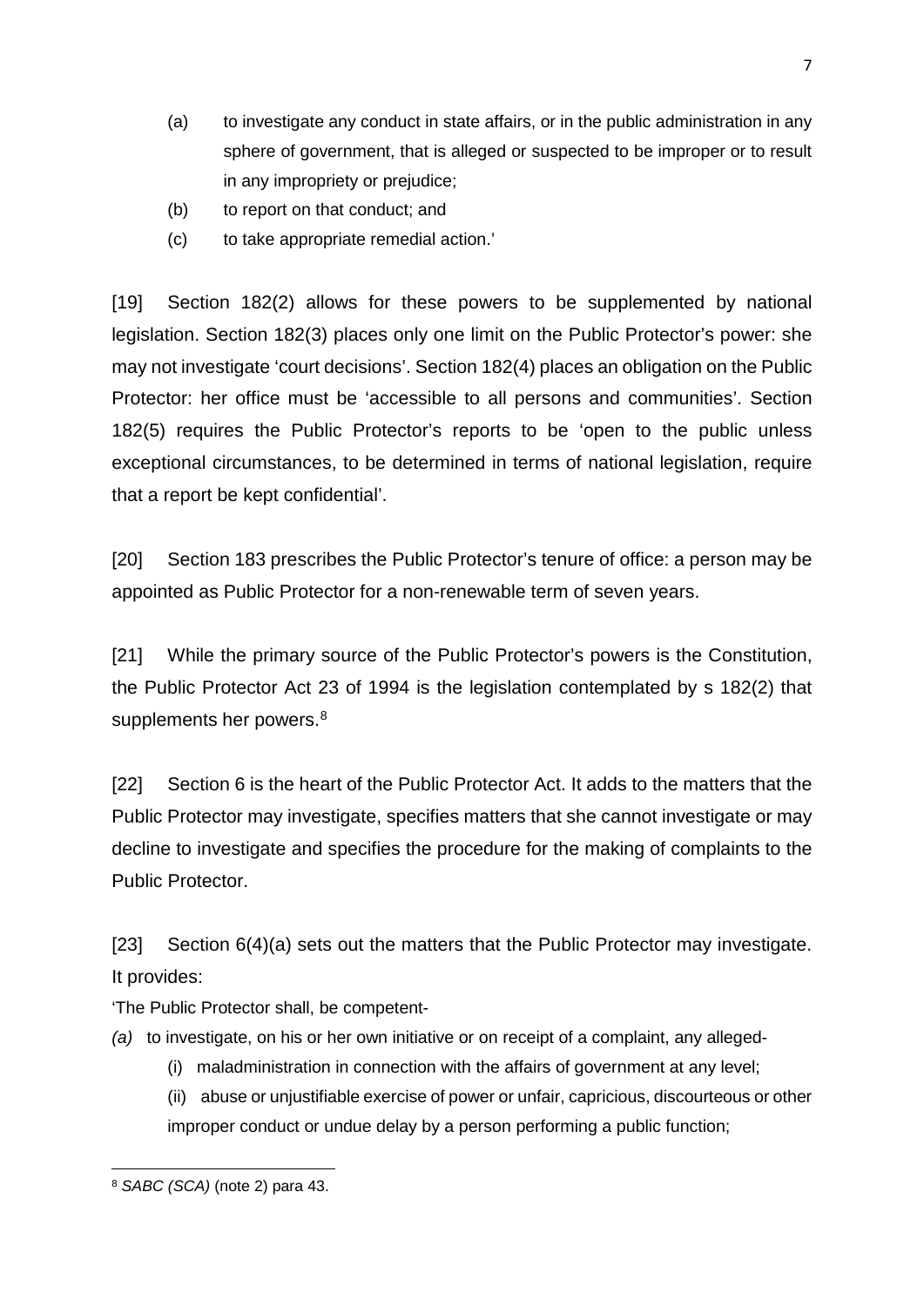(iii) improper or dishonest act, or omission or offences referred to in Part 1 to 4, or section 17, 20 or 21 (in so far as it relates to the aforementioned offences) of Chapter 2 of the Prevention and Combating of Corrupt Activities Act, 2004, with respect to public money;

(iv) improper or unlawful enrichment, or receipt of any improper advantage, or promise of such enrichment or advantage, by a person as a result of an act or omission in the public administration or in connection with the affairs of government at any level or of a person performing a public function; or

(v) act or omission by a person in the employ of government at any level, or a person performing a public function, which results in unlawful or improper prejudice to any other person.'

Section 6(5) empowers the Public Protector to investigate similar misconduct within institutions in which 'the State is the majority or controlling shareholder or of any public entity as defined in section 1 of the Public Finance Management Act, 1999 (Act 1 of 1999)'; and s 6(7) allows her to investigate attempts to commit the types of misconduct specified in ss 6(4) and (5).

[24] Even if a complaint made to the Public Protector falls within her jurisdiction, she may refuse to entertain the complaint in certain circumstances. Section 6(3) provides: 'The Public Protector may refuse to investigate a matter reported to him or her, if the person ostensibly prejudiced in the matter is-

*(a)* an officer or employee in the service of the State or is a person to whom the provisions of the Public Service Act, 1994 (Proclamation 103 of 1994), are applicable and has, in connection with such matter, not taken all reasonable steps to exhaust the remedies conferred upon him or her in terms of the said Public Service Act, 1994; or

*(b)* prejudiced by conduct referred to in subsections (4) and (5) and has not taken all reasonable steps to exhaust his or her legal remedies in connection with such matter.'

In terms of s 6(9), generally speaking, a complaint that is within the Public Protector's jurisdiction will not be entertained 'unless it is reported to the Public Protector within two years from the occurrence of the incident or matter concerned'. She has a discretion, however, where special circumstances exist, to entertain complaints that are older than two years.

[25] Section 6(1) specifies the way in which an investigation by the Public Protector may be initiated. It provides: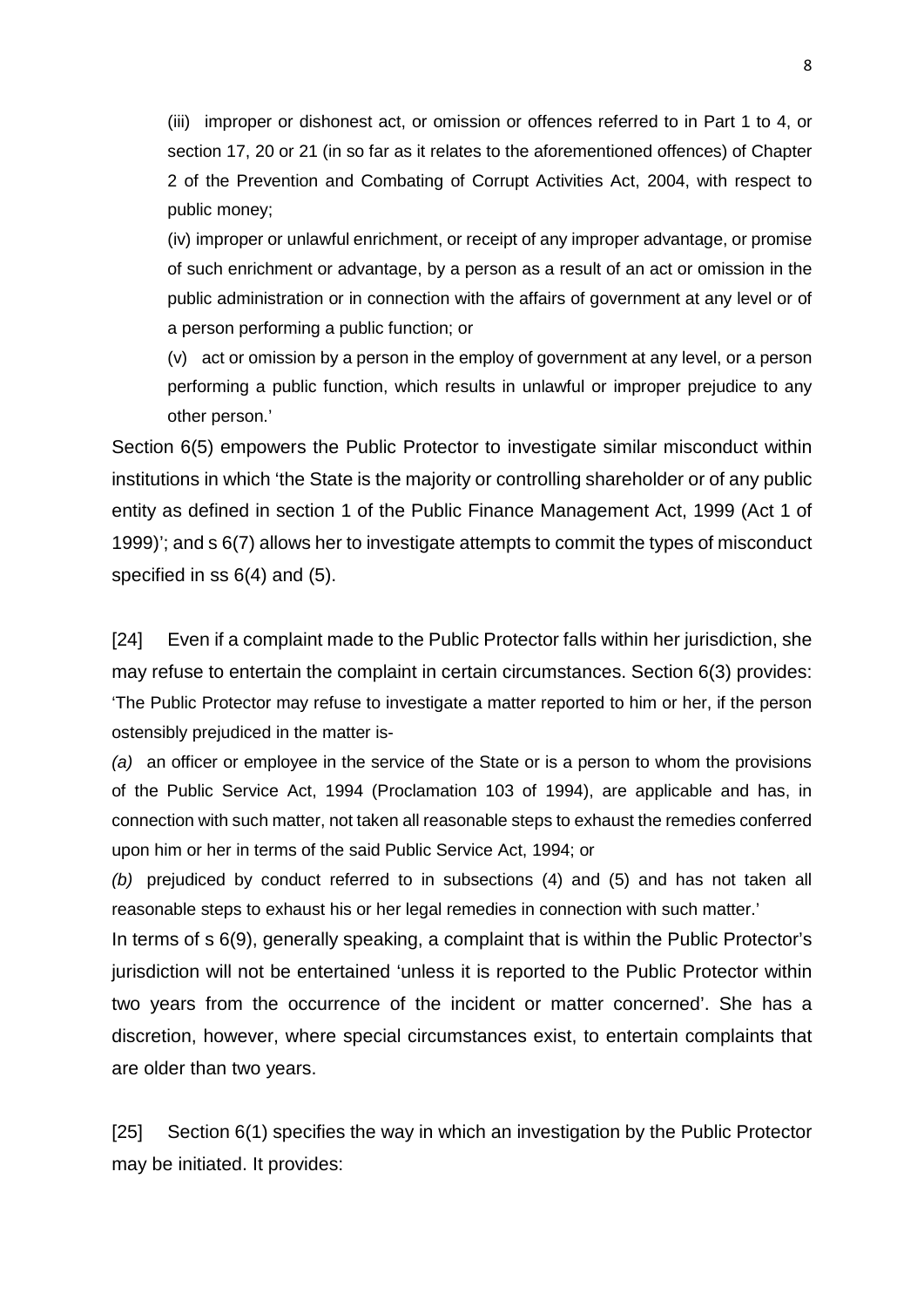'Any matter in respect of which the Public Protector has jurisdiction may be reported to the Public Protector by any person-

*(a)* by means of a written or oral declaration under oath or after having made an affirmation, specifying-

- (i) the nature of the matter in question;
- (ii) the grounds on which he or she feels that an investigation is necessary;
- (iii) all other relevant information known to him or her; or

*(b)* by such other means as the Public Protector may allow with a view to making his or her office accessible to all persons.'

Section 6(2) requires the Public Protector and her staff to 'render the necessary assistance, free of charge, to enable any person to comply with subsection (1)'.

[26] In *Public Protector v Mail and Guardian Ltd & others*[9](#page-8-0) Nugent JA stressed the importance of the office of the Public Protector, which he described as an 'indispensable constitutional guarantee', stating that it 'provides what will often be a last defence against bureaucratic oppression, and against corruption and malfeasance in public office that are capable of insidiously destroying the nation'.

# **The basis for the review – the PAJA or the principle of legality?**

[27] Review in terms of both the PAJA and the principle of legality stems from the rule of law. Section 33(1) and (2) of the Constitution as well as the PAJA gives effect to the rule of law in respect of only administrative action. The principle of legality gives effect to the rule of law in relation to all other exercises of public power, such as executive power. Woolf, Jowell and Le Sueur make this point when they say that as a general principle, the rule of law 'has provided the major justification for constraining the exercise of official power, promoting the core institutional values of legality, certainty, consistency, due process and access to justice'.[10](#page-8-1)

[28] An applicant for judicial review does not have a choice as to the 'pathway' to review: if the impugned action is administrative action, as defined in the PAJA, the

<span id="page-8-1"></span><span id="page-8-0"></span>**<sup>.</sup>** <sup>9</sup> *Public Protector v Mail and Guardian Ltd & others* 2011 (4) SA 420 (SCA); [2011] ZASCA 108 para 6. <sup>10</sup> Harry Woolf, Jeffrey Jowell and Andrew Le Sueur *De Smith's Judicial Review* (6 ed) para 11-059. See too William Wade and Christopher Forsyth *Administrative Law* (10 ed) at 29 who say: 'Judicial review is thus a fundamental mechanism for keeping public authorities within due bounds and for upholding the rule of law.'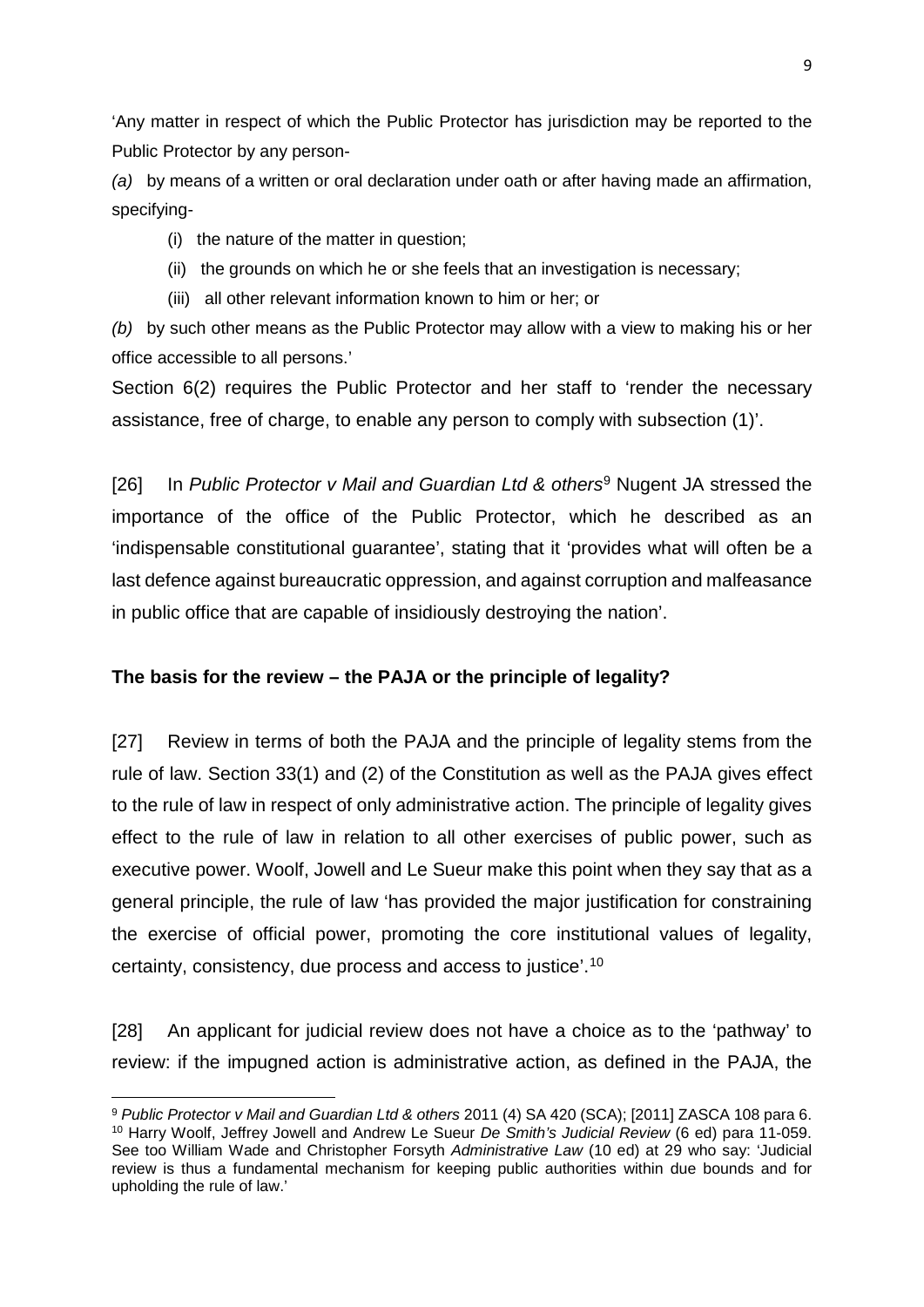application must be made in terms of s 6 of the PAJA; if the impugned action is some other species of public power, the principle of legality will be the basis of the application for review.[11](#page-9-0)

[29] In the *SABC (SCA)* case,<sup>[12](#page-9-1)</sup> this court was not required to determine definitively whether the remedial action taken by the Public Protector constituted administrative action. It left the issue open. In the court below in this matter, Prinsloo J held that the Public Protector's exercises of power were subject to review in terms of the PAJA.<sup>13</sup> In *South African Reserve Bank v Public Protector & others*, [14](#page-9-3) Murphy J concluded that the PAJA applied to a review of remedial action ordered by the Public Protector. In the most recent pronouncement on the issue, a full court in *Absa Bank Limited & others v*  Public Protector & others,<sup>[15](#page-9-4)</sup> also concluded that the remedial action ordered by the Public Protector was subject to review in terms of the PAJA.

[30] Administrative action is defined in s 1 of the PAJA to mean:

'. . . any decision taken, or any failure to take a decision, by-

(*a*) an organ of state, when-

- (i) exercising a power in terms of the Constitution or a provincial constitution; or
- (ii) exercising a public power or performing a public function in terms of any legislation; or

(*b*) . . .

which adversely affects the rights of any person and which has a direct, external legal effect.  $\cdot$  .

A number of types of public powers, such as executive, legislative, judicial and prosecutorial powers, to name but four, are excluded from the definition.

[31] The definition refers at the outset to 'a decision'. This term is defined, also in s 1, to mean:

<span id="page-9-0"></span> $\overline{a}$ <sup>11</sup> *Minister of Health & another NO v New Clicks South Africa (Pty) Ltd & others (Treatment Action Campaign & another as amici curiae)* 2006 (2) SA 311 (CC); [2005] ZACC 14 paras 95-97; *State Information Technology Agency SOC v Gijima Holdings (Pty) Ltd* 2017 (2) SA 63 (SCA); [2016] ZASCA 143 paras 33-38.

<span id="page-9-1"></span> $12$  Note 2.

<span id="page-9-2"></span><sup>13</sup> *Minister of Home Affairs & another v Public Protector & another* 2017 (2) SA 597 (GP); [2016] ZAGPPHC 921 para 47.

<span id="page-9-3"></span><sup>14</sup> *South African Reserve Bank v Public Protector & others* 2017 (6) SA 198 (GP); [2017] ZAGPPHC 443.

<span id="page-9-4"></span><sup>15</sup> *Absa Bank Limited & others v Public Protector & others* [2018] ZAGPPHC 2.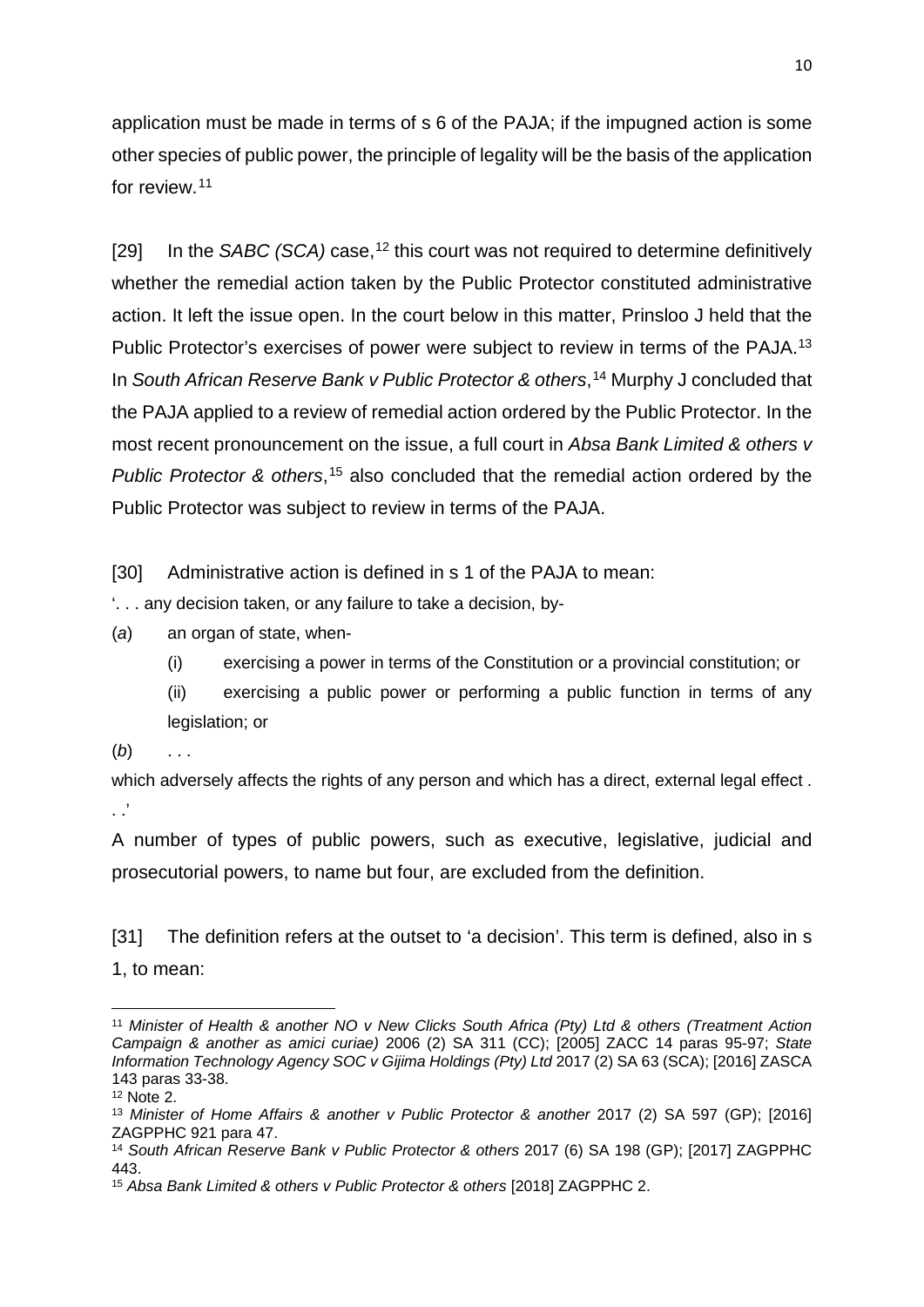'. . . any decision of an administrative nature made, proposed to be made, or required to be made, as the case may be, under an empowering provision, including a decision relating to-

(a) making, suspending, revoking or refusing to make an order, award or determination;

. . .

 $\overline{a}$ 

(g) doing or refusing to do any other act or thing of an administrative nature'.

[32] The elements of the definition contemplate (a) a decision of an administrative nature (b) taken by an organ of state (c) when it exercises either a constitutional power or a public power in terms of legislation (d) that adversely affects rights and (e) has a direct, external legal effect.

[33] Section 239 of the Constitution defines an organ of state to mean:

'(*a*) any department of state or administration in the national, provincial or local sphere of government; or

(*b*) any other functionary or institution-

(i) exercising a power or performing a function in terms of the Constitution or a provincial constitution; or

(ii) exercising a public power or performing a public function in terms of any legislation,

but does not include a court or a judicial officer.'

[34] The Office of the Public Protector is not a department of state or administration and neither can it be said to be part of the national, provincial or local spheres of government: it is an independent body that is answerable only to the National Assembly.[16](#page-10-0) It is therefore not an organ of state as contemplated by subsection (*a*) of the definition. It is, however, an institution that exercises both constitutional powers and public powers in terms of legislation. It is, consequently, an organ of state as contemplated by subsection (*b*) of the definition.

<span id="page-10-0"></span><sup>16</sup> *SABC (SCA)* (note 2) para 24-25; *Independent Electoral Commission v Langeberg Municipality* 2001 (3) SA 925 (CC); [2001] ZACC 23 para 27 in which it was held that the Independent Electoral Commission, also a Chapter 9 institution, was not an organ of state 'within the national sphere of government'.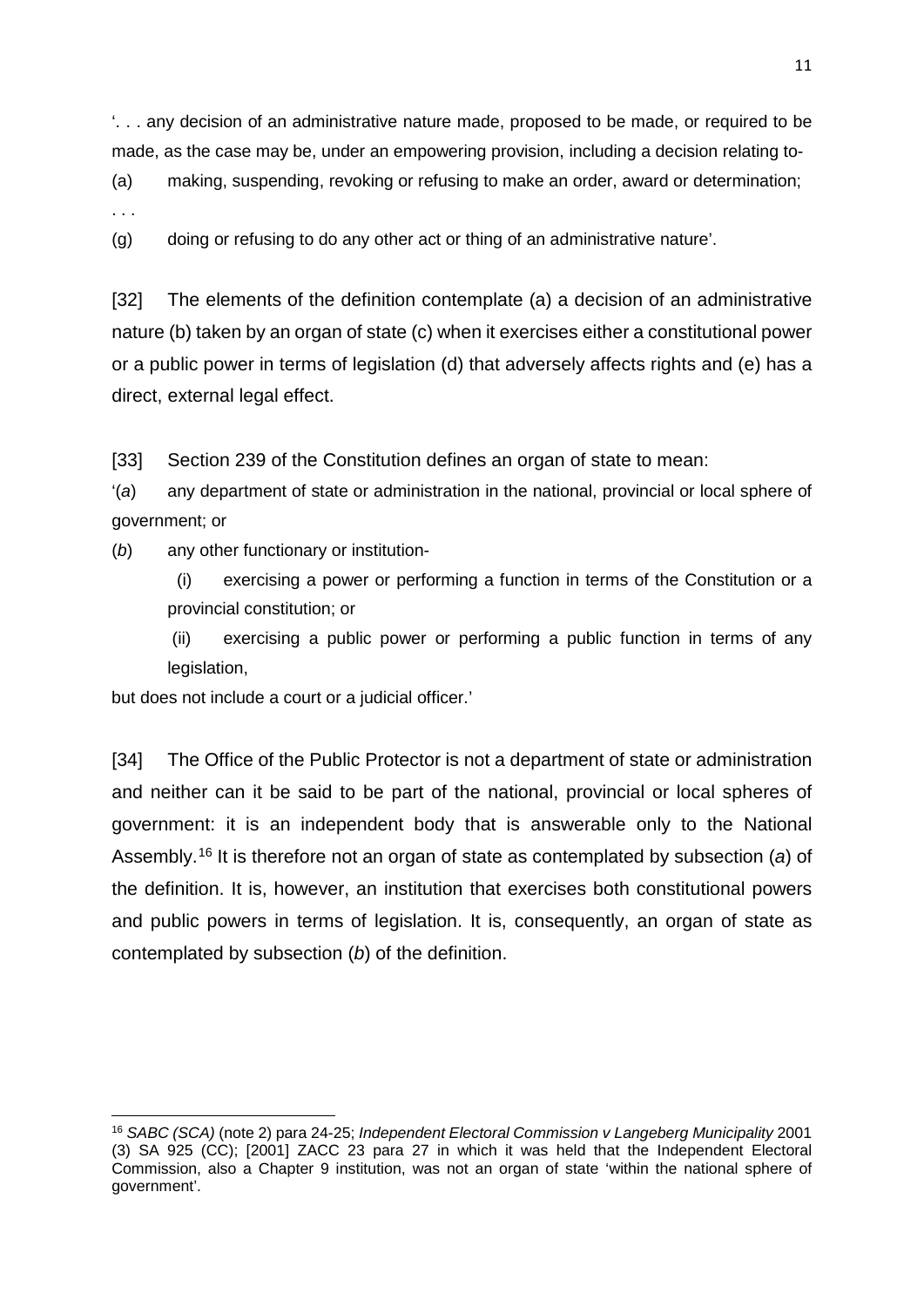[35] The completed process<sup>[17](#page-11-0)</sup> of an investigation by the Public Protector that has found official misconduct and ordered remedial action will usually adversely affect rights and have a direct, external legal effect.<sup>[18](#page-11-1)</sup> The investigative, reporting and remedial powers of the Public Protector are public powers<sup>[19](#page-11-2)</sup> that derive from both the Constitution and ordinary parliamentary legislation. None of the express exclusions from the definition apply to the Public Protector.

[36] Administrative action concerns the taking of a decision. The type of decision envisaged is a decision 'of an administrative nature'.<sup>[20](#page-11-3)</sup> This is so because administrative action generally involves 'the conduct of the bureaucracy (whoever the bureaucratic functionary might be) in carrying out the daily functions of the State'[.21](#page-11-4) While I accept that public administration in a modern state encompasses an extremely wide range of activities, including investigative functions and the exercise of powers of compulsion,<sup>[22](#page-11-5)</sup> I am of the view that the factors listed below distinguish the decisions of the Public Protector from decisions of an administrative nature.

[37] First, the Office of the Public Protector is a unique institution designed to strengthen constitutional democracy. It does not fit into the institutions of public administration but stands apart from them. Secondly, it is a purpose-built watch-dog that is independent and answerable not to the executive branch of government but to the National Assembly. Thirdly, although the State Liability Act 20 of 1957 applies to the Office of the Public Protector to enable it to sue and be sued, $23$  it is not a department of state and is functionally separate from the state administration: it is only

<span id="page-11-0"></span>**<sup>.</sup>**  $17$  I express no view on whether rights may be adversely affected prior to the completion of an investigation or whether an incomplete investigation can have an external, legal effect.

<span id="page-11-1"></span><sup>18</sup> As to which, see *Grey's Marine Hout Bay (Pty) Ltd & others v Minister of Public Works & others* 2005 (6) SA 313 (SCA); [2005] ZASCA 43 para 23.

<span id="page-11-2"></span><sup>19</sup> As to which, see *Police and Prisons Civil Rights Union & others v Minister of Correctional Services & others* 2008 (3) SA 91 (E); [2006] ZAECHC 4 paras 52-53.

<span id="page-11-3"></span><sup>20</sup> As to which see *Grey's Marine Hout Bay* (note 18) para 22; *Sokhela & others v MEC for Agriculture and Environmental Affairs & others* 2010 (5) SA 574 (KZP); [2009] ZAKZPHC 30 paras 60-61. <sup>21</sup> *Grey's Marine Hout Bay* (note 18) para 24.

<span id="page-11-5"></span><span id="page-11-4"></span><sup>22</sup> See Beinart 'Administrative Law' (1948) 11 *THRHR* 204 AT 212-213 who said of the functions given to state functionaries: 'To carry out these functions, the public service has been given powers of intervention, powers of compulsion, powers of inspection, powers of decision, usually of a wide discretionary nature, which have a constant impact on the person, property, labour and trade of the individual. What is more they are supplemented by powers to make rules and regulations in relation to those powers, and often to conduct investigations and decide disputes . . '. See too Marinus Wiechers *Administrative Law* (2 ed) at 18; Wiechers 'Administrative Law and the Benefactor State' 1993 *Acta Juridica* 248 at 251.

<span id="page-11-6"></span><sup>23</sup> Public Protector Act, s 5(2).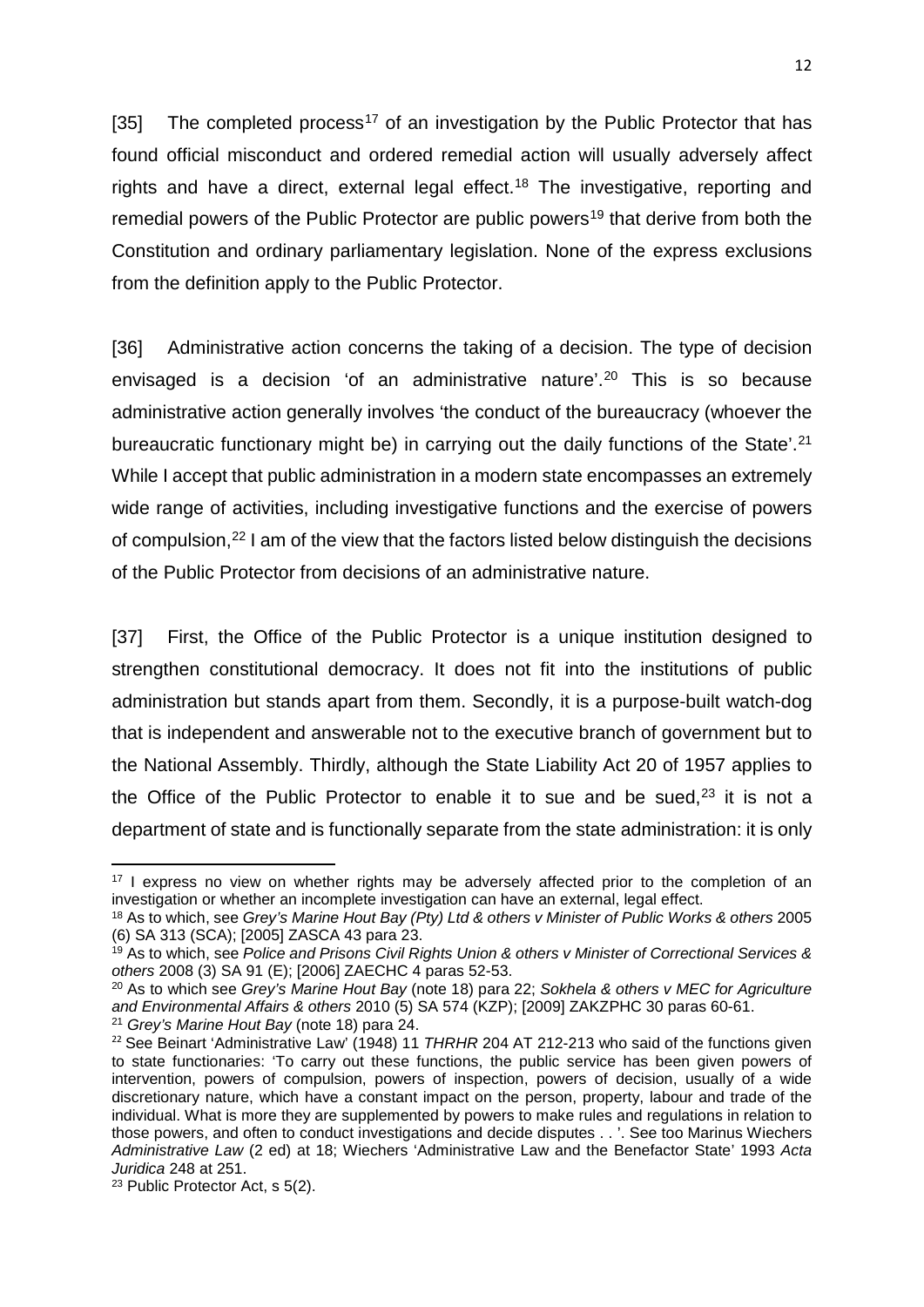an organ of state because it exercises constitutional powers and other statutory powers of a public nature. Fourthly, its function is not to administer but to investigate, report on and remedy maladministration. Fifthly, the Public Protector is given broad discretionary powers as to what complaints to accept, what allegations of maladministration to investigate, how to investigate them and what remedial action to order – as close as one can get to a free hand to fulfil the mandate of the Constitution. These factors point away from decisions of the Public Protector being of an administrative nature, and hence constituting administrative action. That being so, the PAJA does not apply to the review of exercises of power by the Public Protector in terms of s 182 of the Constitution and s 6 of the Public Protector Act. That means that the principle of legality applies to the review of the decisions in issue in this case.

#### **The review**

**.** 

[38] It does not matter in this case that the application for the review is based on the principle of legality rather than on the PAJA. No procedural differences arise<sup>[24](#page-12-0)</sup> and the grounds of review that apply in respect of both pathways to review derive ultimately from the same source – the common law – although, in the PAJA, those grounds have been codified.[25](#page-12-1)

[39] The appellants attack the Public Protector's decision to entertain the complaint made by Marimi on two principal grounds: first, that the complaint was not made on oath; and secondly, that the Public Protector entertained the complaint despite Marimi not having exhausted his remedies in terms of the Public Service Act (Proclamation

<span id="page-12-0"></span> $24$  In cases involving undue delay and the exhaustion of internal remedies, for instance, different procedural rules apply.

<span id="page-12-1"></span><sup>25</sup> Cora Hoexter *Administrative Law in South Africa* (2 ed) at 118-119. At present, in respect of the principle of legality, not every ground of review has been defined by the courts with the precision one finds in the PAJA. That said, however, broad grounds going to the lawfulness, procedural fairness and reasonableness of official decisions have been recognised. See for instance *President of the Republic of South Africa & others v South African Rugby Football Union & others* 2000 (1) SA 1 (CC); [1999] ZACC 11 para 148*; Pharmaceutical Manufacturers Association of SA & others: in re ex parte President of the Republic of South Africa & others* 2000 (2) SA 674 (CC); [2000] ZACC 1 paras 82-86. The only difference in the grounds of review that I can discern at present is that those exercising executive power have been exempted from having to act fairly (*Masethla v President of the Republic of South Africa & another* 2008 (1) SA 566 (CC); [2007] ZACC 20 para 77) and disproportionality (as an aspect of unreasonableness) has not yet been recognised as a ground of review, except in a minority judgment in the Constitutional Court (*Minister of Health & another NO v New Clicks South Africa (Pty) Ltd & another (Treatment Action Campaign & another as amici curiae)* (note 11) paras 633-637).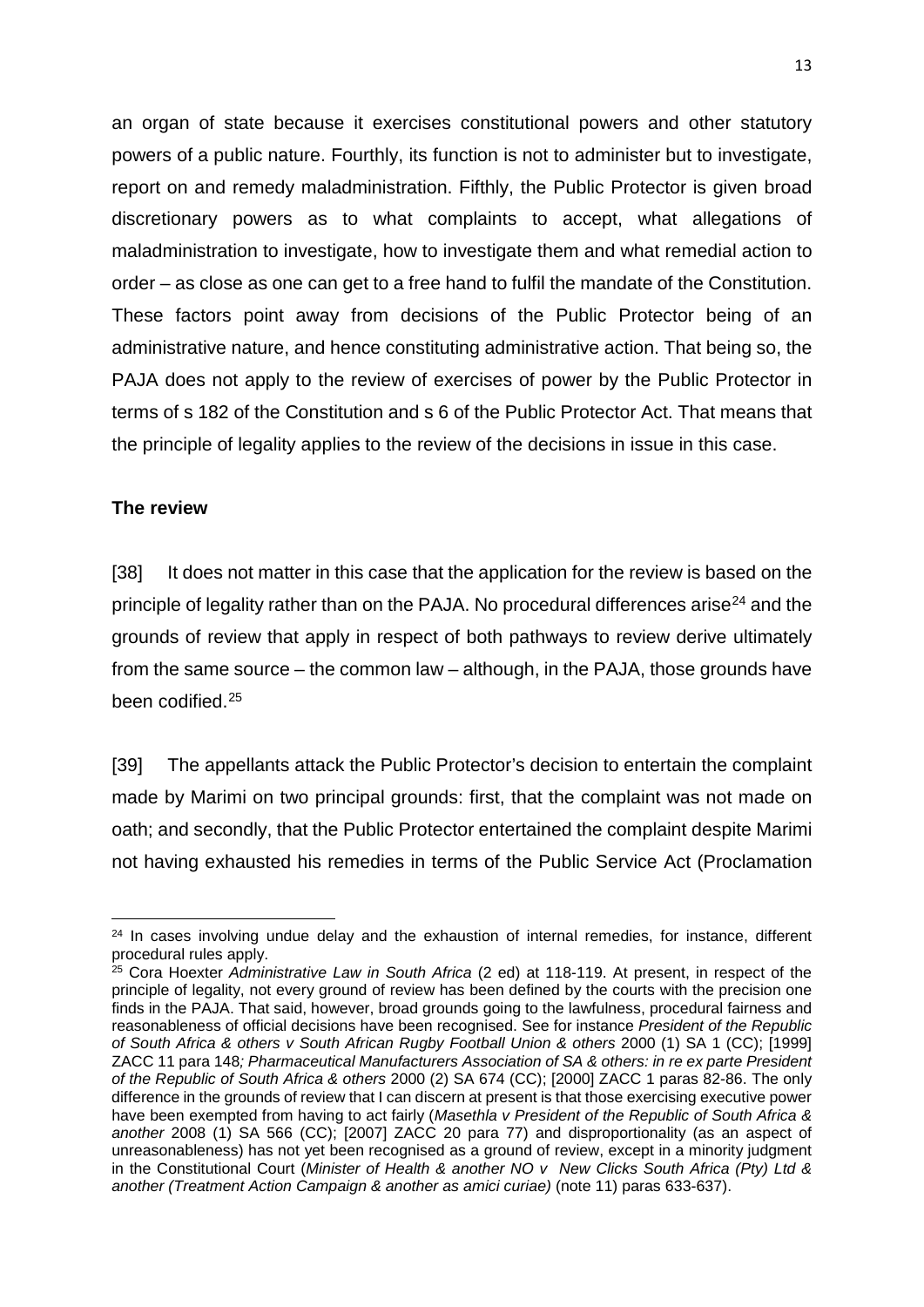103 of 1994) or other legislation. During the course of argument a third ground was raised that attacked the remedial action of requiring the Department to pay Marimi's COLA.

## *The complaint was not made on oath*

[40] In terms of s 6(1) of the Public Protector Act a complaint may be reported to the Public Protector by means of a 'written or oral declaration under oath<sup>'[26](#page-13-0)</sup> or by 'such other means as the Public Protector may allow with a view to making his or her office accessible to all persons'.[27](#page-13-1)

[41] The Public Protector has a choice as to the form of the complaint. In some instances, the nature of the complaint may be such that she takes the view that it must be made on oath, while in other matters, a more informal procedure may be followed. In this case, the Public Protector obviously took the view that there was no need to take a declaration on oath from Marimi. She was entitled to hold that view and always could have required the complaint to be made on oath at a later stage if it became necessary. As it happened, there was no need for this because the facts upon which the complaint was based were common cause. In any event, in terms of s 6(4), as soon as the Public Protector heard Marimi's version of events, she could have instituted an investigation on her own initiative.

[42] In order to succeed, the appellants must establish that the Public Protector acted irregularly in taking Marimi's complaint otherwise than on oath. She had the power to do exactly that. It does not avail the Department to say that it would have been better or wiser to have exercised her discretion differently. That is not the test on review. No irregularity and hence no ground of review has been established to justify the attack on the procedure followed by the Public Protector in taking the complaint.

#### *Alternative remedies*

 $\overline{a}$ 

14

<span id="page-13-0"></span><sup>26</sup> Section 6(1)(*a*).

<span id="page-13-1"></span><sup>27</sup> Section 6(2)(*b*).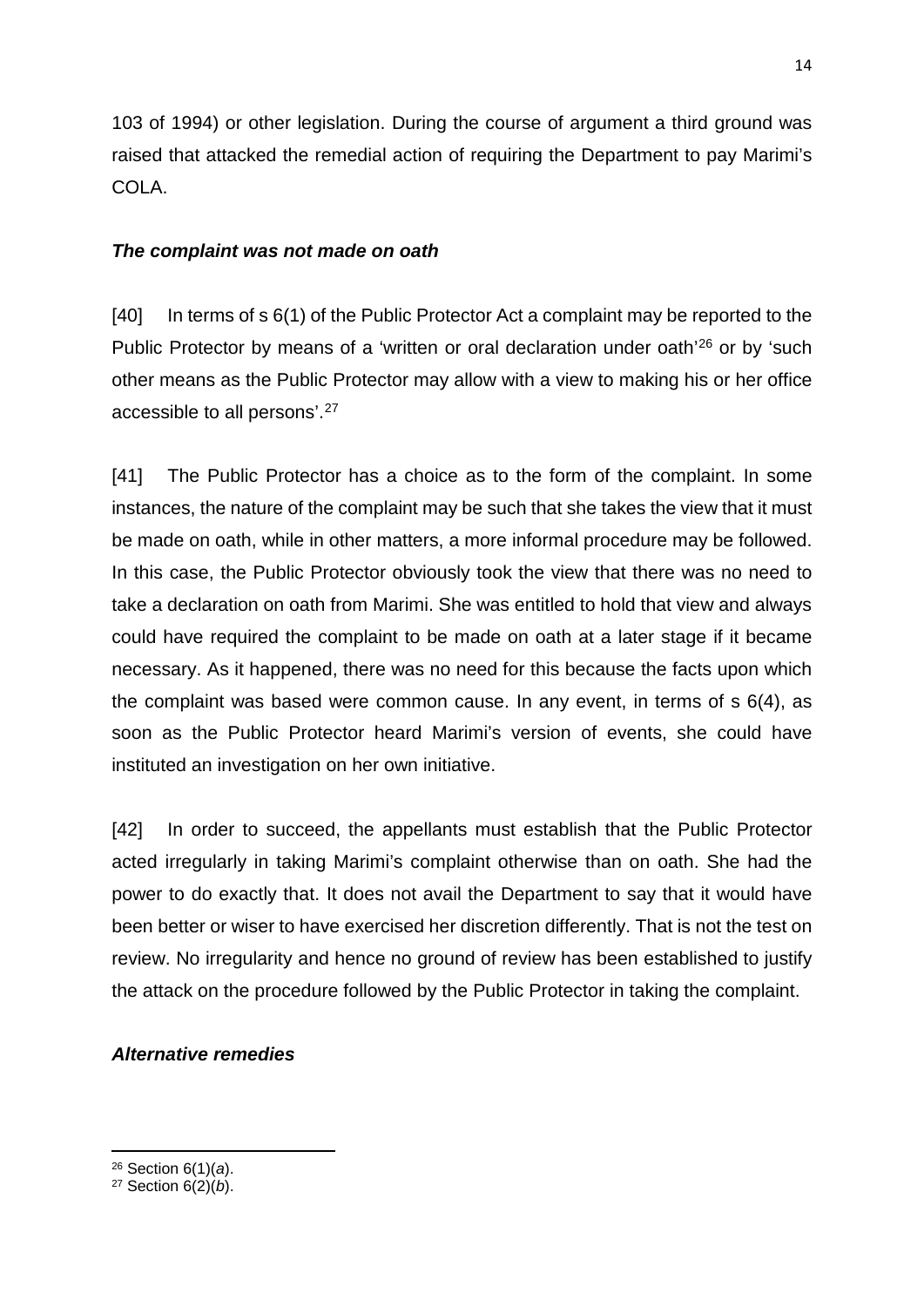[43] The second ground of attack relates to s 6(3) of the Public Protector Act. In terms of this provision, the Public Protector may decline to investigate a complaint of maladministration if the complainant is 'an officer or employee in the service of the State or is a person to whom the provisions of the Public Service Act' apply and who has not 'taken all reasonable steps to exhaust the remedies conferred' on him or her by that Act, or any other available remedy.

[44] This attack has two legs. The first is that because Marimi's complaint was that he was the victim of an unfair labour practice, he had to seek his remedy in the Labour Relations Act 66 of 1995: in the same way as the Labour Court has exclusive jurisdiction in labour matters at the expense of the high courts, $28$  so too the Public Protector's jurisdiction was ousted in this case. There is no merit in the argument. The Public Protector is not a court, does not exercise judicial power and cannot be equated with a court. Her role is completely different to that of a court and the jurisdictional arrangements of the courts are entirely irrelevant to a determination of the Public Protector's jurisdiction. It is necessary to look to s 182 of the Constitution and the Public Protector Act to ascertain the bounds of the Public Protector's jurisdiction. Neither excludes labour matters from her jurisdiction.

[45] I turn now to the second related attack. As with s 6(1), the Public Protector had a discretion as to whether to take Marimi's complaint or not. The nature of this discretion and the way in which it is to be exercised is shaped by the nature and scope of her mandate as provided for in the Constitution and the Public Protector Act. Section 182 of the Constitution makes it clear that she has the mandate to 'investigate *any* conduct in state affairs, or in the public administration in any sphere of government, that is alleged or suspected to be improper or to result in any impropriety or prejudice';[29](#page-14-1) and to report on that conduct and 'take appropriate remedial action'. The Public Protector Act widens this already wide mandate even more, extending the Public Protector's remit to investigation, on her own initiative, of maladministration and similar maladies in respect of, for instance, 'the affairs of government at any level',<sup>[30](#page-14-2)</sup>

 $\overline{a}$ 

<span id="page-14-0"></span><sup>28</sup> *Chirwa v Transnet Lt & others* 2008 (4) SA 367 (CC); [2007] ZACC 23; *Gcaba v Minister of Safety and Security & others* 2010 (1) SA 238 (CC); [2009] ZACC 26.

<span id="page-14-1"></span><sup>29</sup> Emphasis added.

<span id="page-14-2"></span><sup>30</sup> Section 6(4)(*a*).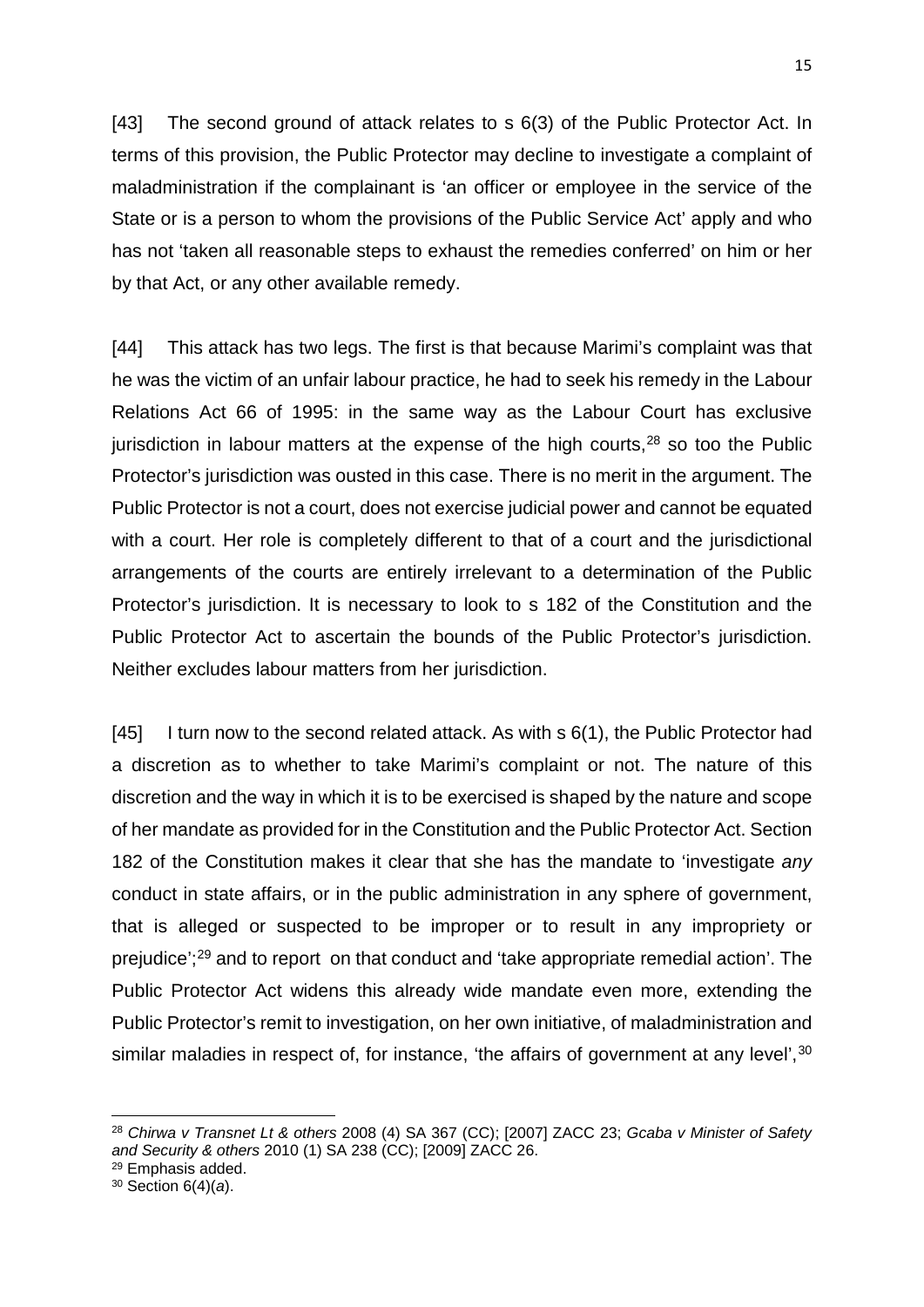or by 'a person performing a public function,'[31](#page-15-0) and also in respect of state owned enterprises and other public entities.[32](#page-15-1)

[46] The only express exclusion of the Public Protector's investigative jurisdiction is in relation to decisions of courts. For the rest, her jurisdiction is extremely wide and her mandate is clear: she must seek out and effect the rectification of maladministration, through directing appropriate remedial steps so as to ensure good governance. Seen in this context, and the wide discretion vested in her to enable her to achieve this end, the functioning of s 6(3) becomes clear: it provides an opt-out for the Public Protector in the circumstances contemplated by that section. In other words, it allows the Public Protector to decline to take a complaint that is within her jurisdiction if she has reason to do so. The acceptance of a complaint, when the circumstances envisaged by s 6(3) are present, is the default position.

[47] The appellants have failed to establish any ground of review in terms of which the Public Protector's decision not to opt-out, and instead to investigate Marimi's complaint, may be set aside.

# *Payment of the COLA*

[48] The two points that I have dealt with above were the only issues canvassed in the appellants' heads of argument and in a summary of their argument handed to the court at the hearing of the matter. During the course of his address, however, Mr Cassim, who appeared with Ms Freese for the appellants, also submitted that the Public Protector's decision to order the remedial action of payment of Marimi's COLA was reviewable on the basis of an error of law, unreasonableness and because it 'induced a sense of shock'. (The last ground can be left out of account, not being a ground of review but a measure of misdirection when a sentence is appealed against.)

[49] In the founding affidavit, the Director-General of the Department stated:

'117 The Public Protector misconstrued the purpose of a cost of living allowance and understood it to be a benefit. The cost of living allowance is not a benefit but an allowance to

 $\overline{a}$ <sup>31</sup> Section 6(4)(*b*).

<span id="page-15-1"></span><span id="page-15-0"></span> $32$  Section  $6(5)$ .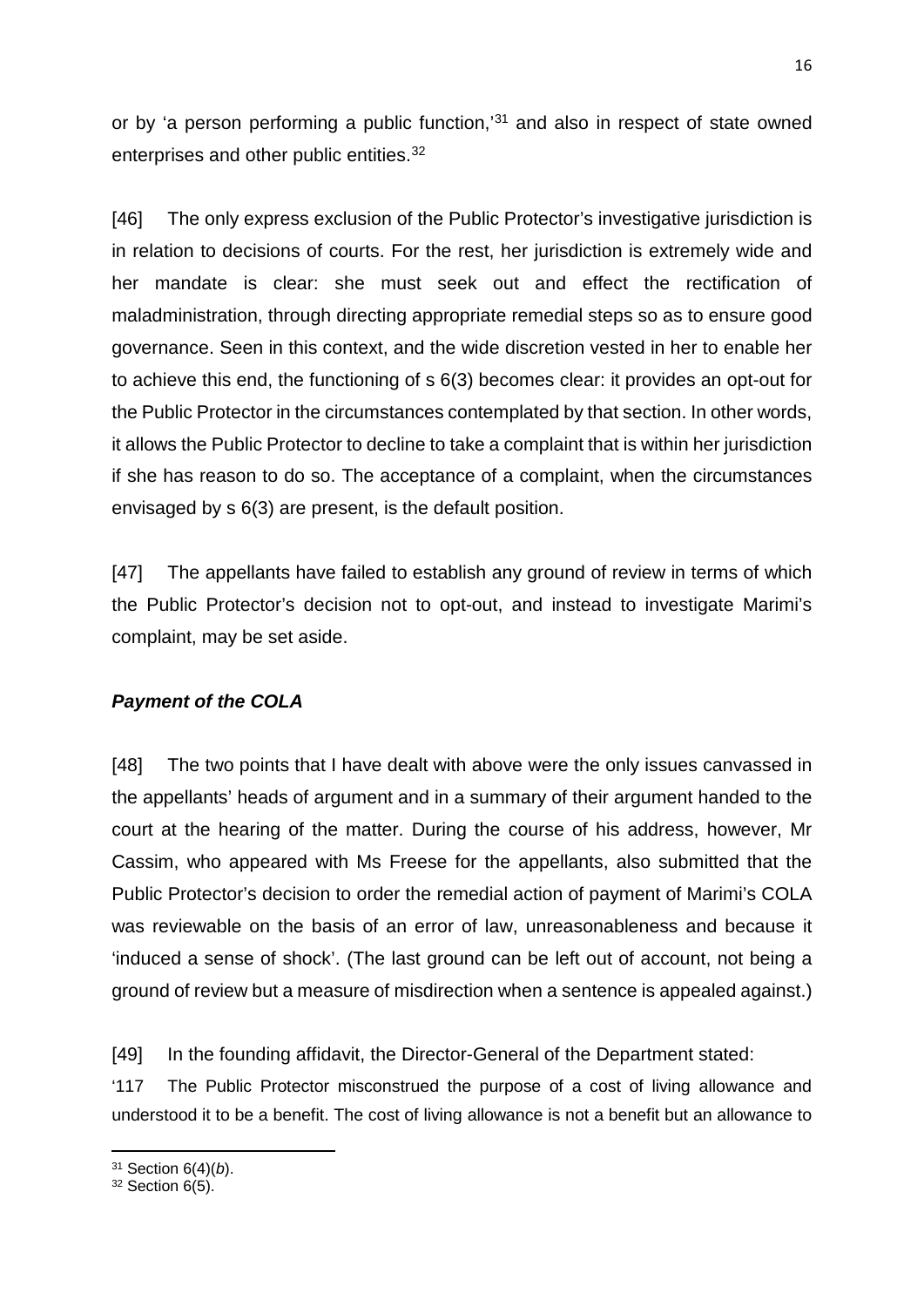an employee who is posted in a foreign country by the Department. The allowance is due to an employee as long as that employee is resident in a foreign country as part of a foreign mission. When an employee is in the Republic he is not entitled to COLA.

118 The finding by the Public Protector that the second respondent was entitled to COLA despite that he was not in Cuba for the 6 month period between June and November 2010 is factually and legally incorrect. It is a finding that no reasonable person in the position of the Public Protector could have made.'

[50] The Public Protector explained her decision in detail in her final report. She said:

'7.4.4 In its response to the provisional report, the Department did not dispute that in terms of Paragraph 6.2.1(iii) of the Foreign Service Dispensation, 2010, the DPSA letter dated 22/02/2006, which provides that: "if an official is recalled due to a Labour Relations action he/she is regarded as being on official duty and hence paragraph 6.2.1(iii) of COLA will apply", is applicable to the complainant. (own emphasis).

7.4.5 Paragraph 6.2.1(iii) of COLA provides that a designated official absent from Mission on official duty for a period of 1 to 60 days is entitled to 100% of the applicable COLA amount payable whether Accompanied COLA (AC) or Unaccompanied COLA (UC). Further that a designated official absent from the Mission on official duty for a period of 61 days and more is entitled to 50% of the applicable COLA amount payable whether AC or UC.

7.4.6 The Department has not provided any evidence to suggest that the Complainant was recalled or withdrawn for any other reason(s) except for a labour relations action on the basis of his alleged misconduct. The fact that the Department contended in its response to the provisional report that the Complainant knew or reasonably ought to have known that he would not be sent back to Cuba, if he had to collate all his personal effects, does not detract from the fact that he was withdrawn on account of a labour relations action.

7.4.7 On proper construction Clause 6.2.1 of the Foreign Service Dispensation does not support the Department's contention that once withdrawn from a Foreign Service mission as in the circumstances of the Complainant, COLA does not become applicable, except for providing that in the case of the Head of Mission who is absent from the mission because of being recalled after 31 days and more and a designated official absent from duty on unpaid leave, 0% COLA is payable. Clause 6.2.1 does not make reference to a person in the circumstances of the Complainant other than the reference made by the DPSA letter dated 22/02/2006 as alluded above.'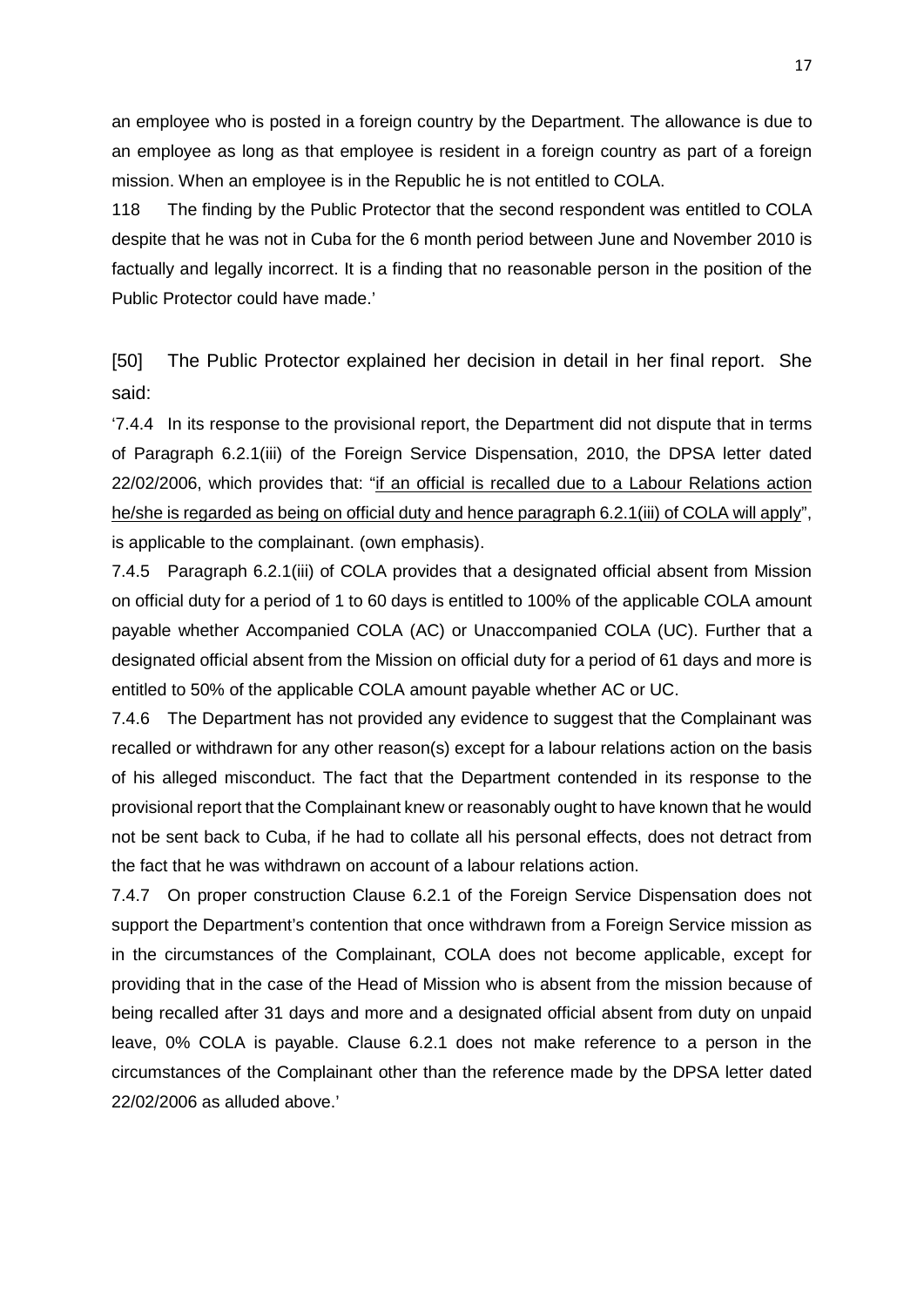[51] In the founding affidavit, no basis is laid for the assertion that the Public Protector's conclusion is factually and legally incorrect as well as unreasonable. As the onus rests on an applicant in judicial review proceedings to establish the grounds of review upon which he or she relies,  $33$  the Director-General's bare averments of irregularity are insufficient.

[52] The least I would have expected to sustain the allegation of error of law is to be provided with paragraph 6.2.1 of the Foreign Service Dispensation, so that we could determine whether an error of law had been committed. That was not done and in the face of that omission, the Public Protector's interpretation of it stands unchallenged.

[53] As for the allegation that the Public Protector committed an error of fact, I am not sure what that error of fact might have been because it has not been identified. In any event, it is only errors of fact (of a non-jurisdictional nature) in a very narrow band that are reviewable (as an incidence of the principle of legality): [34](#page-17-1) generally speaking, errors of fact are not reviewable.[35](#page-17-2)

[54] Finally, no attempt has been made to identify the basis for the allegation of unreasonableness. If it is alleged that the decision is irrational, that, in the light of the passage in the final report that I have quoted, is unsustainable. If the unreasonableness is said to lie in the effect of the decision, no factual foundation has been laid for any suggestion that it is disproportional.

[55] In the result, the challenge to the 'award' of Marimi's COLA is devoid of merit and the appellants have not established a ground of review to justify its setting aside.

## **Conclusion**

**.** 

[56] I have concluded that the constitutional and statutory powers and functions vested in the Public Protector to investigate, report on and remedy maladministration

<span id="page-17-0"></span><sup>33</sup> Lawrence Baxter *Administrative Law* at 738-739; *Bangtoo Bros. & others v National Transport Commission & others* 1973 (4) SA 667 (N) at 676F-677A..

<span id="page-17-2"></span><span id="page-17-1"></span><sup>34</sup> *Pepcor Retirement Fund & another v Financial Services Board & another* 2003 (6) 38 (SCA); [2003] ZASCA 56 paras 47-49; *Dumani v Nair & another* 2013 (2) SA 274 (SCA); [2012] ZASCA 196 para 30. <sup>35</sup> *De Freitas v Somerset West Municipality* 1997 (3) SA 1080 (C) at 1084E-H.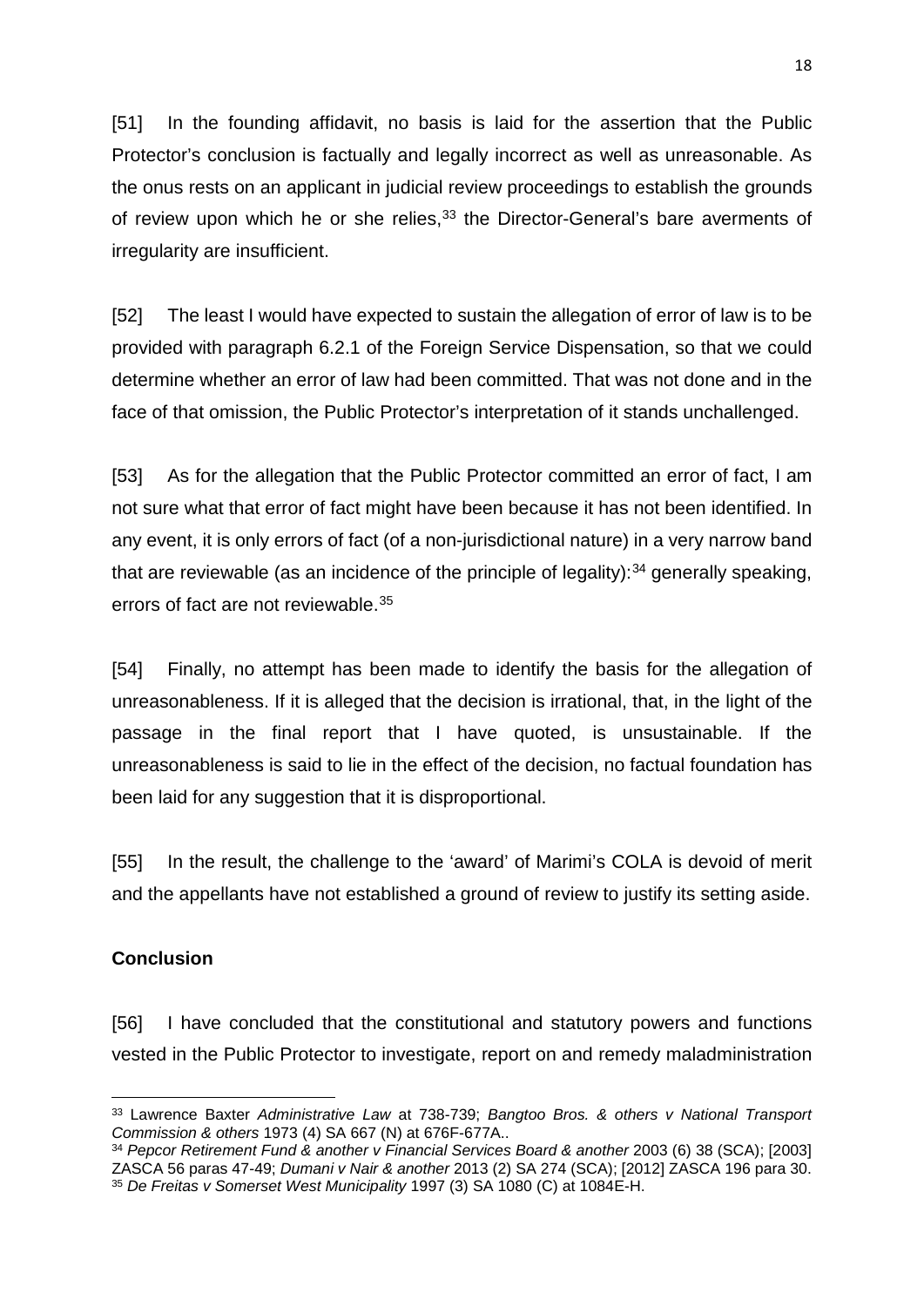are not administrative in nature and so are not reviewable in terms of s 6 of the PAJA. This being so, the Public Protector's exercise of her core powers and functions is reviewable on the basis of the principle of legality that stems from the founding constitutional value of the rule of law. On the facts, however, I have found that the appellants have failed to establish any ground of review. That being so, the appeal must fail.

[57] I make the following order.

The appeal is dismissed with costs, including the costs of two counsel.

C Plasket Acting Judge of Appeal

\_\_\_\_\_\_\_\_\_\_\_\_\_\_\_\_\_\_\_